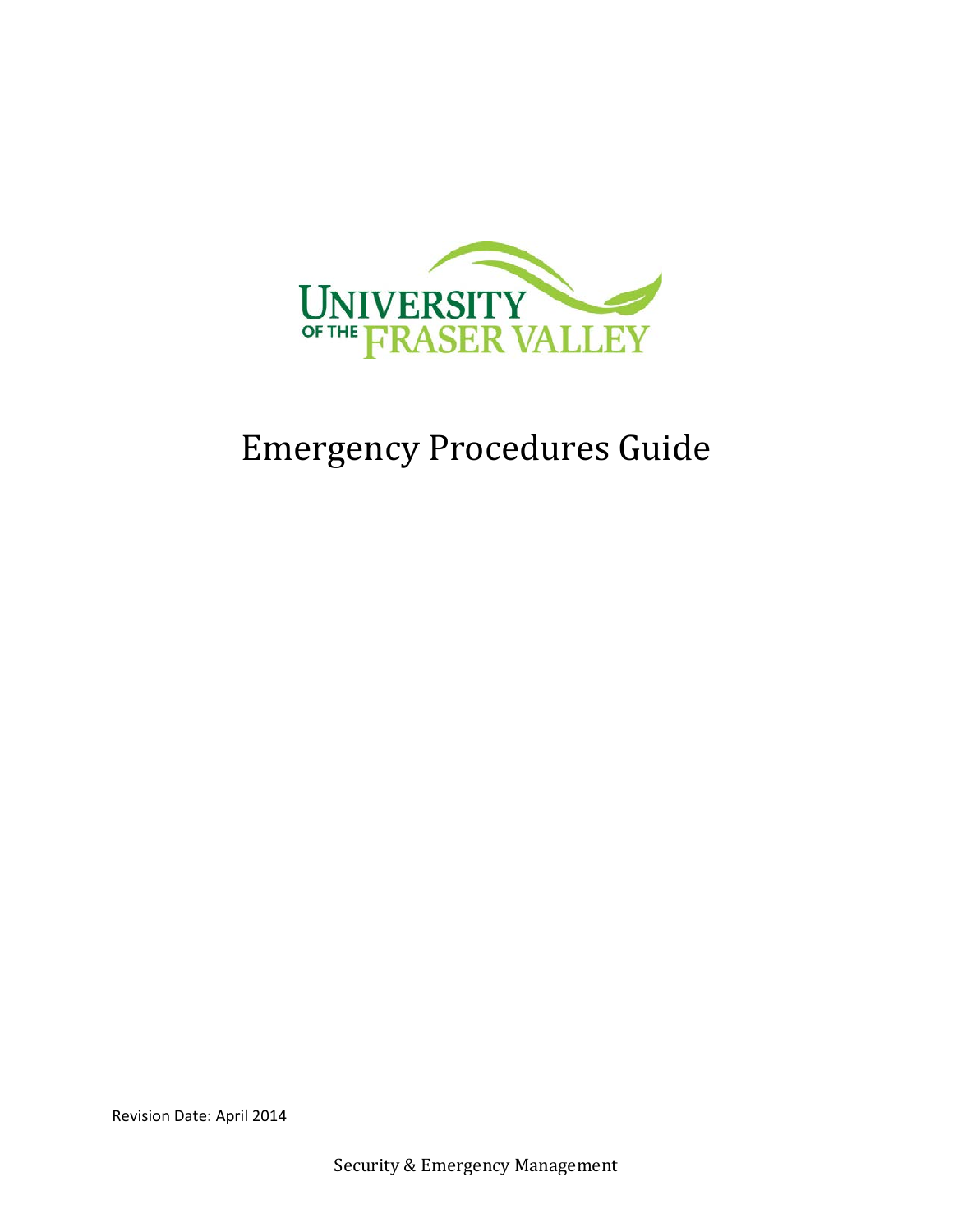## **Table of Contents**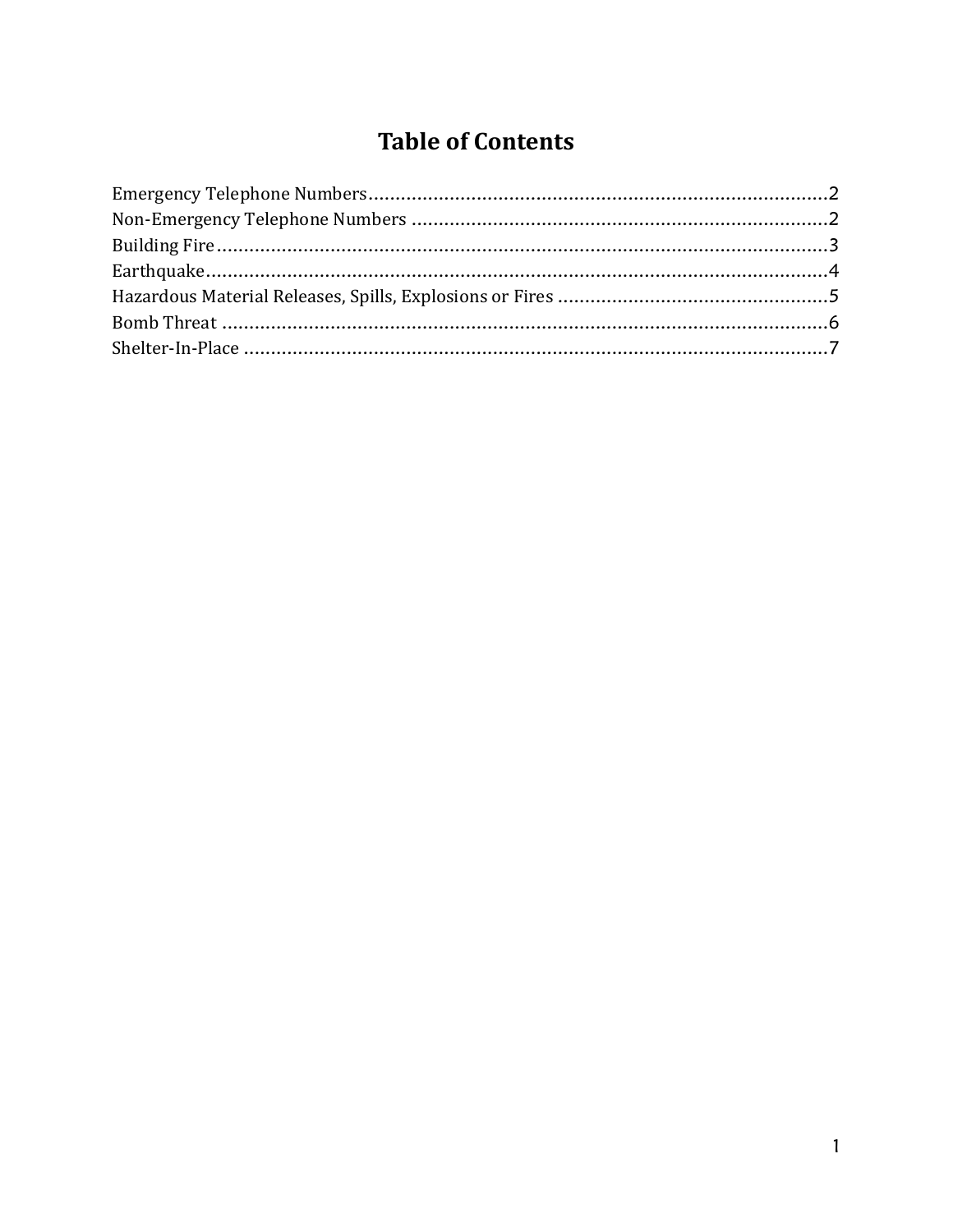## **Emergency Telephone Numbers**

<span id="page-2-0"></span>**Fire 911 Police Ambulance Hazardous Material Response 911 First Aid 1.855.282.7770** Local 7770

## **Non-Emergency Telephone Numbers**

<span id="page-2-1"></span>

|                   | Ambulance    | <b>Fire</b>  | <b>Police</b> |
|-------------------|--------------|--------------|---------------|
| <b>Abbotsford</b> | 604.872.5151 | 604.853.3566 | 604.859.5225  |
| <b>Chilliwack</b> | 604.872.5151 | 604-792-8713 | 604.792.4611  |
| <b>Mission</b>    | 604.872.5151 | 604-826-2313 | 604.826.7161  |
| Hope              | 604.872.5151 | 604-869-5671 | 604.869.7750  |

| Security                        | 1.855.239.7654<br>Local 7654 |
|---------------------------------|------------------------------|
| Security & Emergency Management | 604.854.4588                 |
| (General Inquiries)             | <b>Local 4588</b>            |
| Occupational Health & Safety    | 604.854.4534                 |
| (General Inquires)              | Local 4534                   |
| <b>Facilities</b>               | 604.854.4542<br>Local 4542   |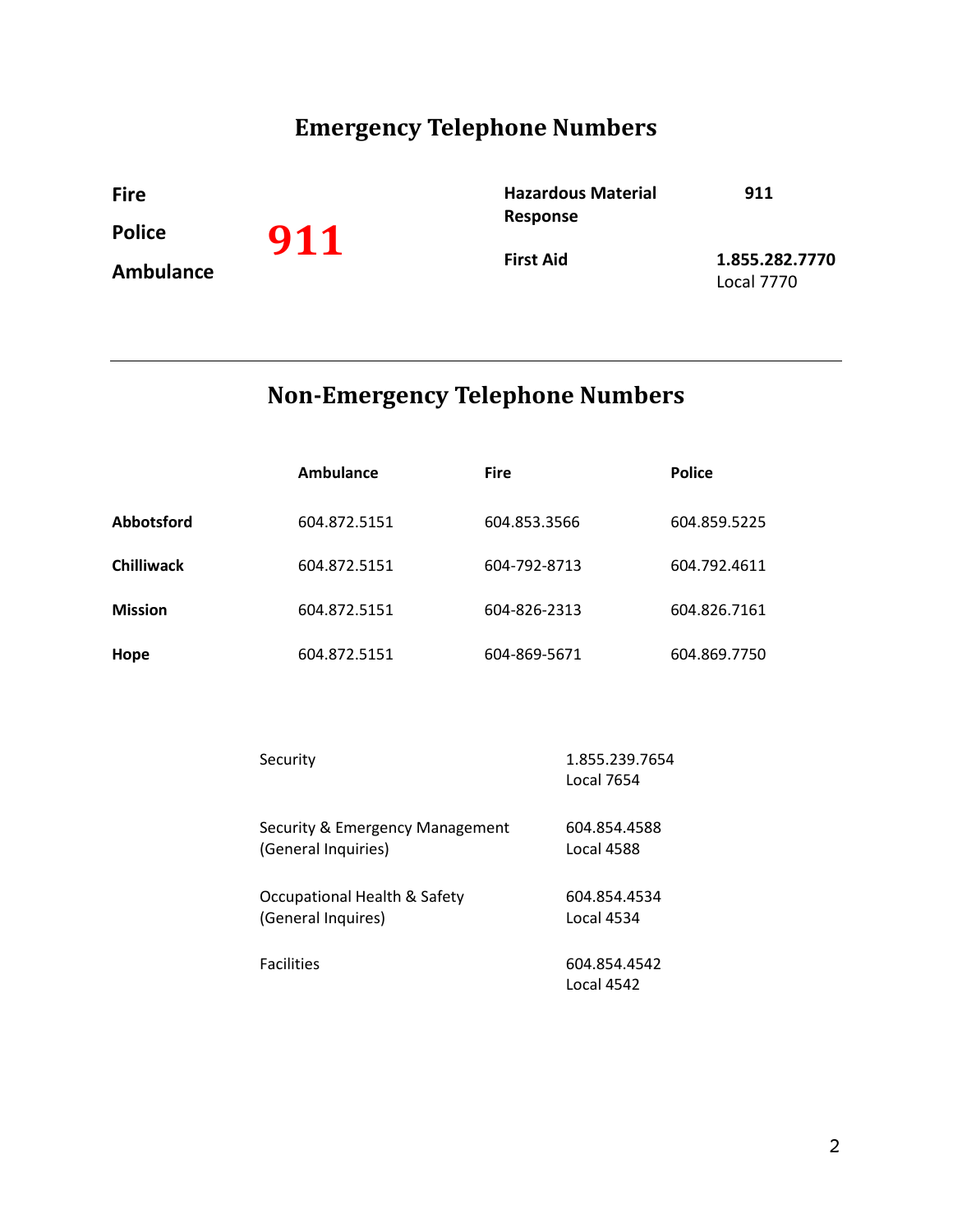## <span id="page-3-0"></span>**Building Fire**

*If you discover a fire or explosion in the building:*

- Immediately activate the closest fire pull alarm;
- Stay calm and evacuate in a quick and orderly manner. WALK, DO NOT RUN;
- To help contain the fire, close windows and doors that are near to you on your way out, but ONLY DO SO IF IT IS SAFE;
- Use the stairway to evacuate; DO NOT use the elevator(s);
- If possible, assist anyone having difficulty evacuating. If needed, assist occupants that are unable to evacuate or cannot negotiate the stairs to the nearest designated Area of Refuge;
- Upon exiting the building, proceed to the designated Evacuation Assembly Area;
- DO NOT RE-ENTER THE BUILDING until the Fire Department gives permission to do so. When ok, the "all clear" will be sounded to allow building occupants to re-enter the building.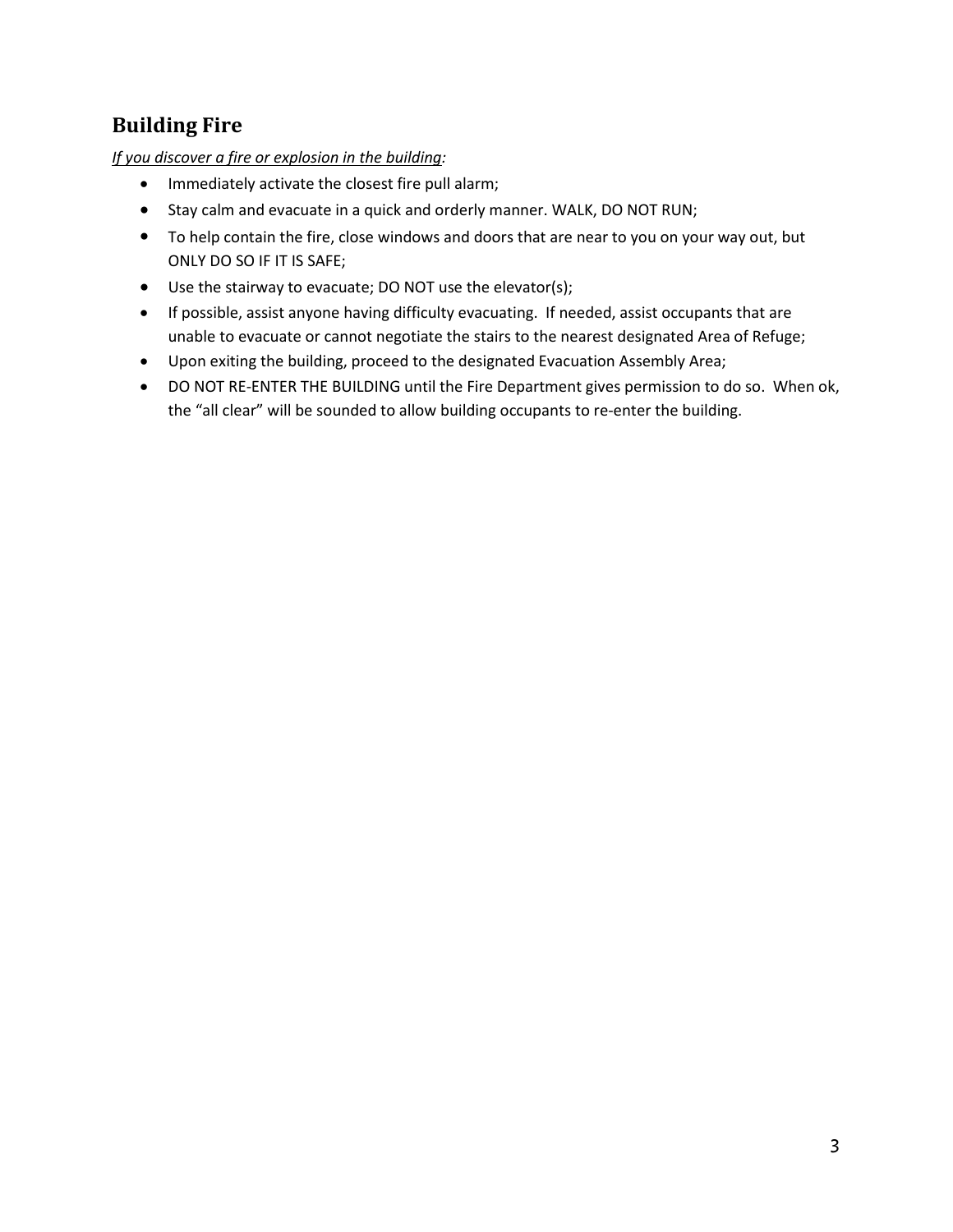## <span id="page-4-0"></span>**Earthquake**

*During the shaking*

- **DROP, COVER AND HOLD ON**;
- Stay inside until after the shaking stops
- Stay away from windows, shelves and heavy objects which may fall;
- **DROP** under heavy furniture such as a table, desk or any solid furniture
- **COVER** your head, face and torso to prevent being hit by falling objects;
- **HOLD ON** to the object that you are under so that you remain covered. Be prepared to move with the object until the shaking has finished;
- If you can't get under something strong, or if you are in a hallway, crouch against an interior wall and protect your head and neck with your arms;
- Stay away from an exterior wall, as it is more likely to sustain damage during an earthquake.

#### *After the shaking stops*

- Count to 60 to allow debris to finish falling;
- Assess your immediate surroundings for dangers
- Proceed with Evacuation Procedures:
	- o WALK, DO NOT RUN;
	- o Do not use the elevator(s);
	- $\circ$  If possible, assist anyone having difficulty in getting out, or if needed, help them to a safe area (e.g. Area of Refuge);
	- o Upon exiting the building, proceed to the designated Evacuation Assembly Area;
	- o DO NOT RE-ENTER THE BUILDING until the Fire Department permission to do so. When ok, the "all clear" will be sounded to allow building occupants to re-enter the building.
- If an aftershock occurs during evacuation and you are still inside the building, repeat DROP, COVER, AND HOLD procedure before resuming evacuation.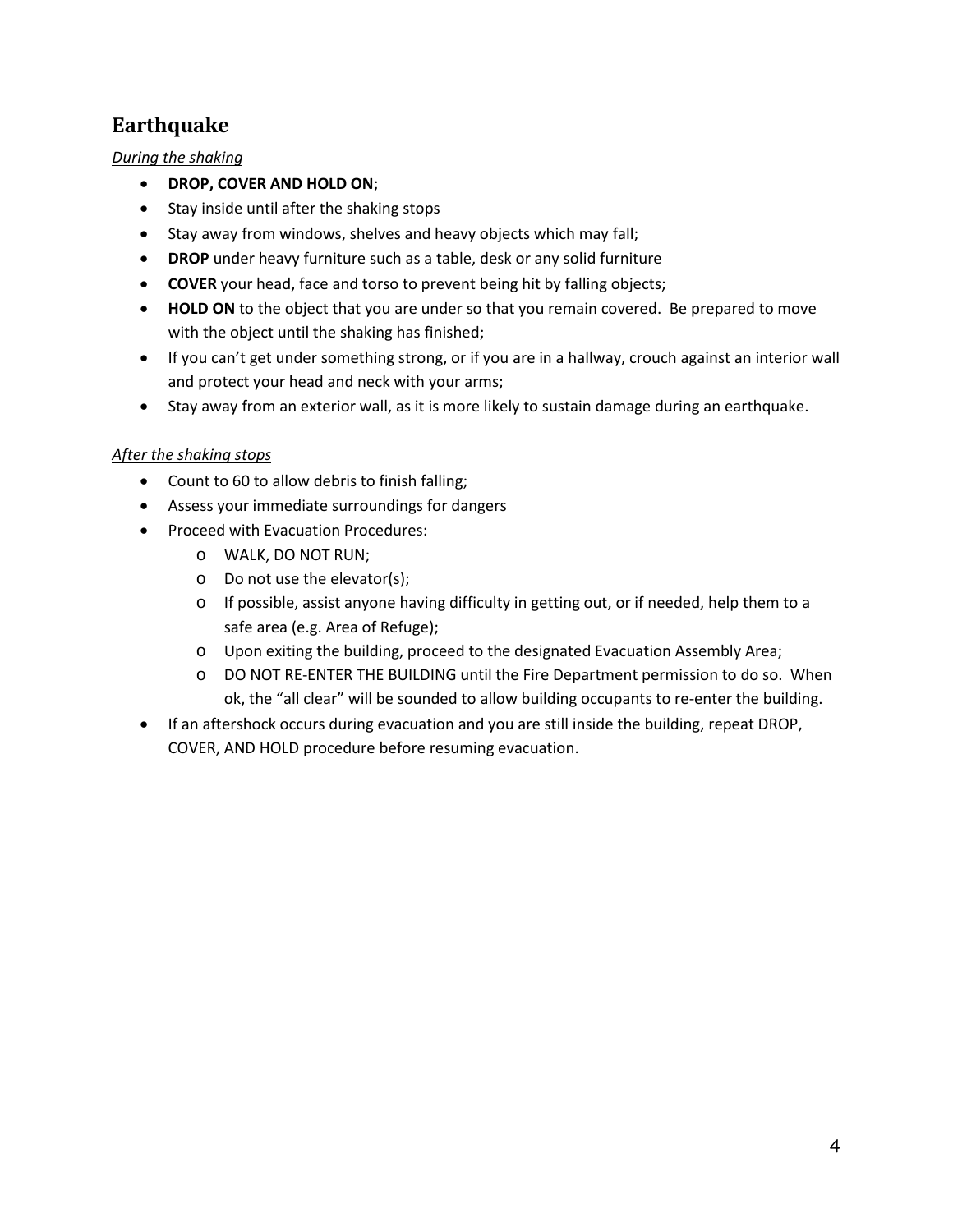## <span id="page-5-0"></span>**Hazardous Material Releases, Spills, Explosions or Fires**

### *Gas Leaks*

- DO NOT pull fire alarm as this can cause an explosion.
- DO NOT Call 911 from inside the building; this can cause an explosion.
- If time permits, shut down equipment.
- Stay calm and evacuate in a quick and orderly manner.
- Close doors on your way out, but ONLY DO SO IF IT IS SAFE.
- Upon exiting the building, proceed directly to the designated Evacuation Assembly Area and wait for further instructions.
- Call Security at 1.855.282.7770 (emergency).
- Inform Supervisor or Department Head.
- DO NOT RE-ENTER THE BUILDING until the Fire Department gives permission to do so.

## *Chemical, Biohazard, or Radiation Spills*

Any uncontrolled release of hazardous materials is considered a spill and these procedures must be followed:

- Evacuate immediate area. If able, shut down equipment.
- Isolate area and notify others in the area to prevent re-entry.
- Stay calm and evacuate in a quick and orderly manner.
- Close doors on your way out, but ONLY DO SO IF IT IS SAFE.
- Upon exiting the building, proceed directly to an area that is at a safe distance outside the main entrance of the building and wait for emergency personnel. Provide emergency personnel with information on hazardous materials involved (e.g. Material Safety Data Sheets (MSDS)).
- $\bullet$  Call 911
	- o State your name.
	- o Give the address where the spill is and the nearest intersection.
	- o Provide information about the spill:
		- **Injuries**
		- **•** Chemical Name
		- **-** Quantity
		- Hazards (Information on MSDS)
- Call Security at 1.855.282.7770 (Emergency).
- Inform Supervisor or Department Head.
- DO NOT RE-ENTER THE BUILDING until the Fire Department gives permission to do so.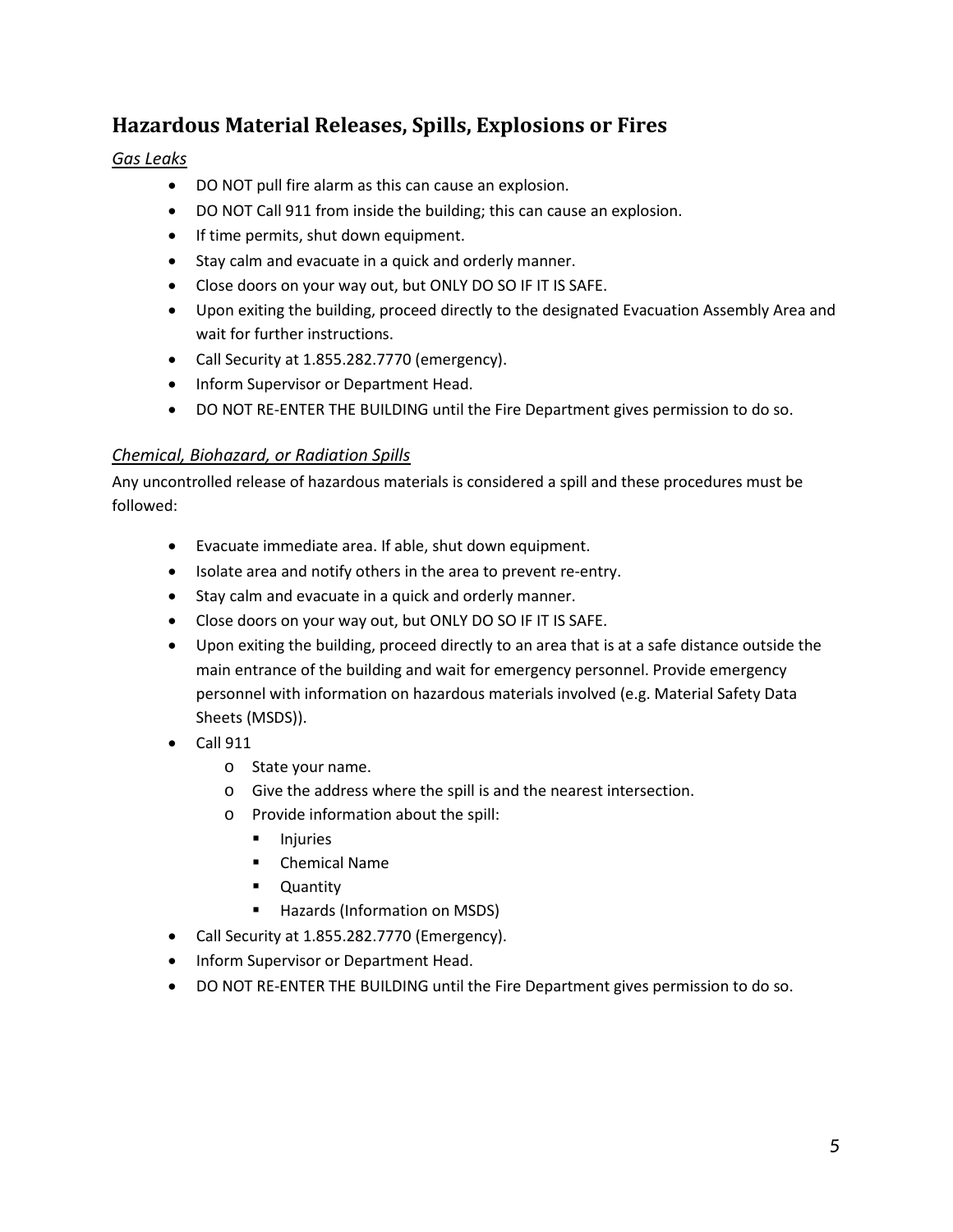## <span id="page-6-0"></span>**Bomb Threat**

Bomb Threats can be received by telephone, note, letter, email, text message, or in person etc. All bomb threats must be taken seriously and handled as though an explosive is in the building. If you receive a bomb threat, call 911 (Police) immediately, and then Security 1.855.282.7770.

In the event of a bomb threat, UFV's Security & Emergency Management will treat it as a genuine emergency.

### *If you receive a bomb threat by telephone, follow these steps:*

- Stay calm and speak to the caller with a pleasant tone. Let the caller know you are willing to cooperate by listening to what they have to say. Ask the caller if there is anything you can do to help. DO NOT upset the caller. Keep the caller on the line.
- By indicating your willingness to cooperate, you may be able to keep the caller on the line for a longer duration so that you may be able to ask the following questions:
	- o Where is the bomb?
	- o When is it going to go off?
	- o What kind of bomb is it?
	- o What does it look like?

*Permit the caller to say as much as possible without interruption.*

- Take notes on everything said and on your observation about background noise, voice characteristics, language, etc.
- If the bomb threat is received via a UFV land line phone, record the phone number and the time which the call was received and notify Security. The call may be able to be traced.
- Call 911 (Police) and Security 1.855.282.7770 as soon as the threatening call has ended. If possible, get a co-worker to call emergency personnel while you continue talking to the caller. The purpose of not disrupting the phone conversation is to assist in identifying or tracing the caller.

## *When there has been a bomb threat:*

- Survey your immediate work area. If you see a package or a foreign object in an unusual place don't touch it.
- Call 911 (Police) and advise them of the details. You will be advised if evacuation is necessary. Follow instructions given by emergency personnel.
- An explosion of any type must be reported immediately to the Fire Department—call 911.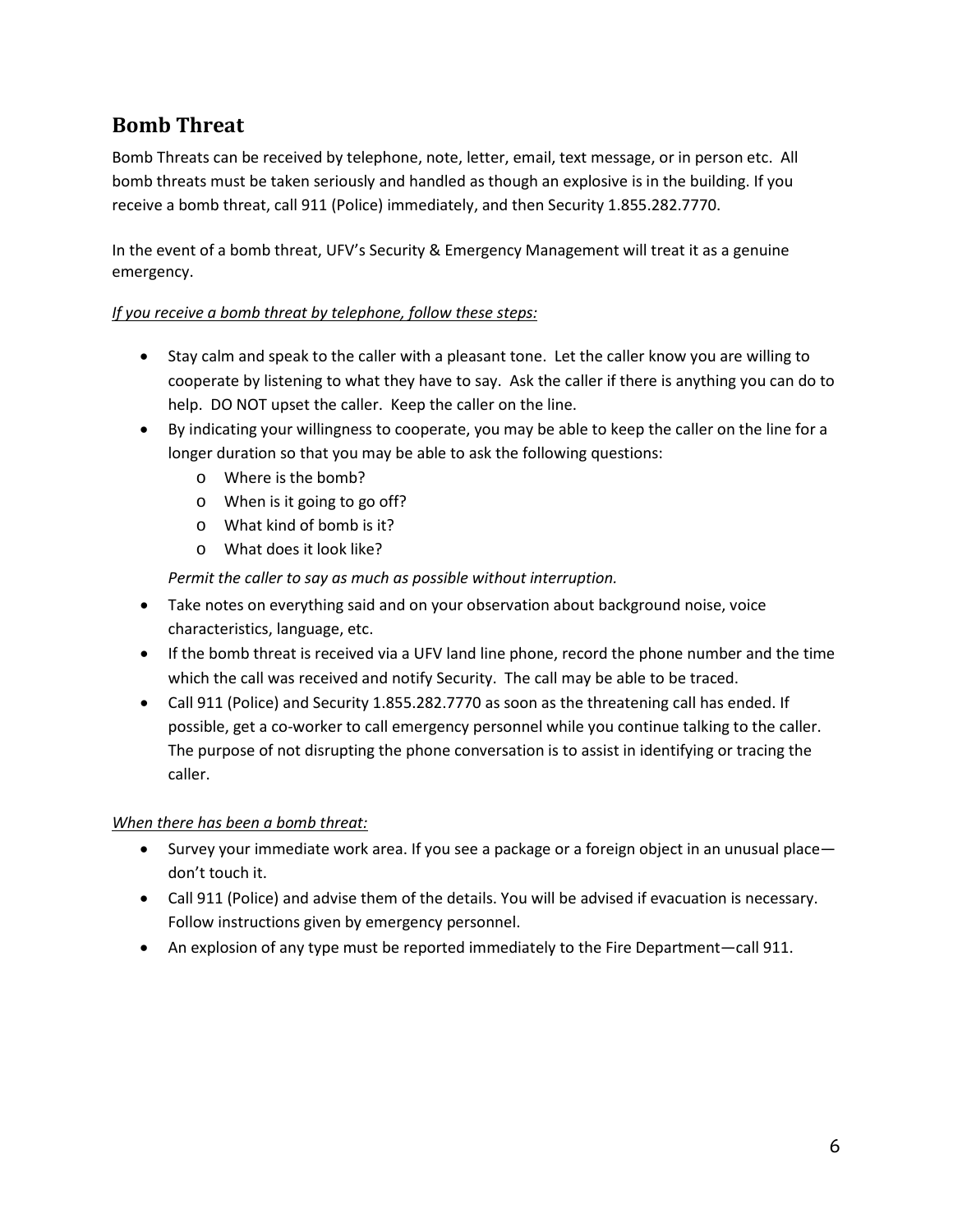## <span id="page-7-0"></span>**Shelter-In-Place**

Shelter-in-place in a building or group of buildings is an emergency procedure intended to secure and protect occupants who are in the proximity of an immediate threat. This procedure is used when it may be more dangerous to evacuate a building than stay inside. By controlling entry/exit and movement within a facility, emergency personnel are better able to contain and handle any threats. It is essential for the safety of occupants and emergency responders that individuals comply with instructions provided by emergency personnel at all times.

## **PROCEDURES:**

### *Notification*

A notification to occupants to shelter-in-place may be sent by Security, emergency personnel, or from an academic or administrative head. Individuals may receive notification to shelter-in-place through various means.

### *Upon Alert to Shelter-In-Place:*

- If you are in a classroom, room or office, stay there, secure the door and windows and await further instructions (or an escort from emergency personnel);
- If the door does not lock, barricade the door with tables and chairs;
- If you are in a corridor, go into the closest office not already secured and lock or barricade the door and windows;
- Close curtains or blinds where possible;
- Stay away from windows and doors;
- Stay low and quiet;
- Cell phones should be put on quiet or vibrate mode. Do NOT make non-essential calls.
- Follow instructions from emergency personnel only;
- While sheltering-in-place, if the fire alarm is activated, remain where you are and await further instructions from emergency personnel;
- If possible, monitor [www.ufv.ca](http://www.ufv.ca/) for updates. Media reports may be unreliable;
- For their own safety, emergency personnel must initially consider all individuals as potential threats. It is important to follow instructions from police at all times to avoid harm and ensure the best possible response.

#### *Actions to Avoid:*

- Do NOT open the door once it has been secured until you are officially advised "all clear" or are certain it is emergency response personnel at the door;
- Do NOT use or hide in washrooms;
- Do NOT travel down long corridors;
- Do NOT assemble in large open areas (e.g. cafeterias);
- Do NOT call 911 unless you have immediate concern for your safety, the safety of others, or feel you have critical information that will assist emergency personnel in the response.